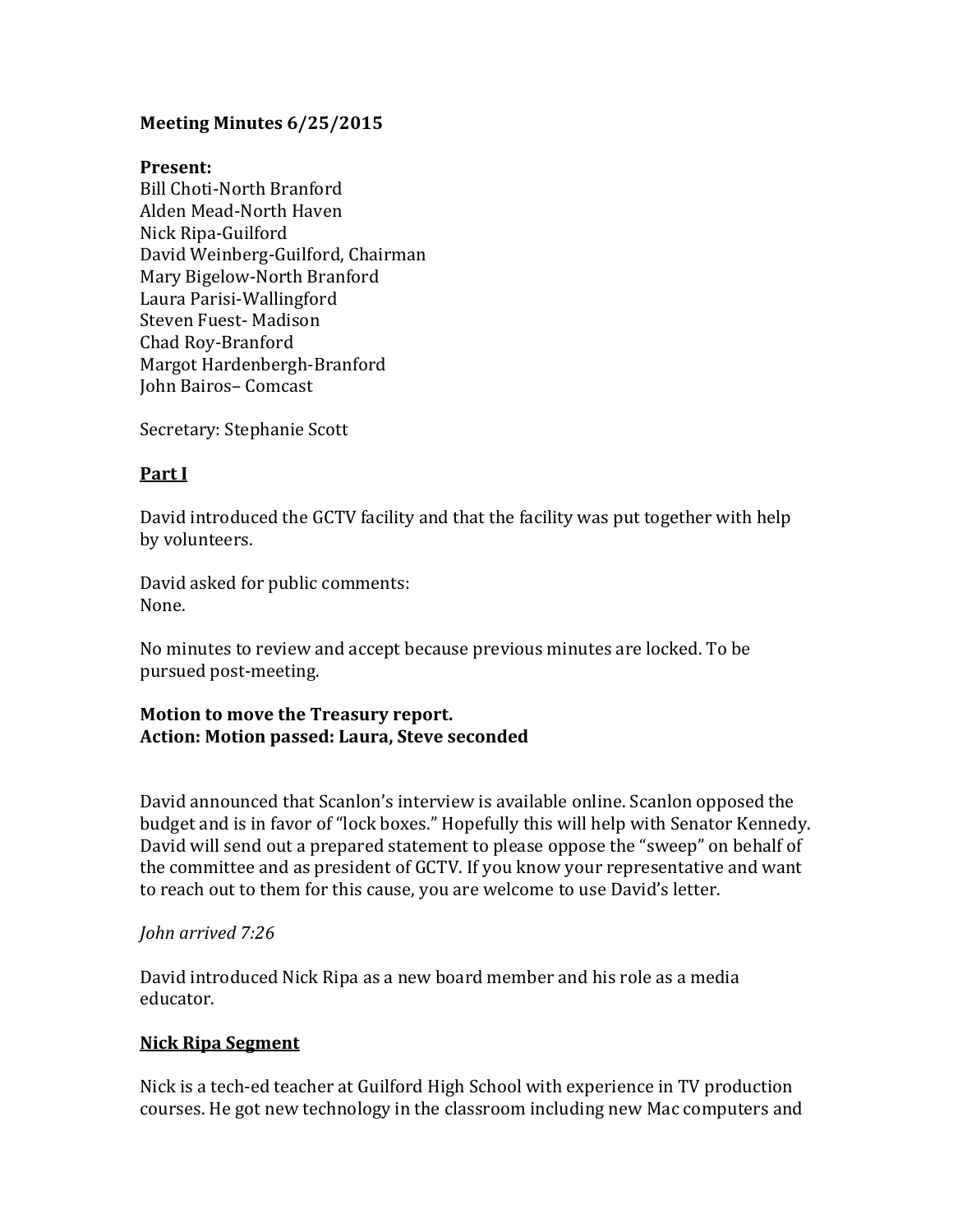video editing software FinalCut 7. Since his start, the school now has FinalCut 10. Nick is trying to engage the high school with GCTV. A new high school is being constructed and will include a new TV studio. Nick introduced a program called Celtx, a free scriptwriting program. This is a good program to help students organize and structure their films before working with major technology.

Nick showed a sample film.

After viewing the film, Nick broke down how the students created the film and recommended B&H equipment for ease of access and cost. Students use SDLRs and a few shoulder mount cameras at the high school for their projects. This is growing in popularity for students and parents. The major problem is that this is a timeconsuming art (1-3 minute film takes about 4 hours of work).

Nick showed another student sample film for a college application.

There is a need for a studio space in the high school and hopefully this need will be addressed with the new school facility in addition to GCTV.

In response to this need Steven recommended a source from Daniel Hand High School to help develop the production team and high school studio.

Margot asked about using cell phone technology to offer more accessibility for students. Unfortunately, most camera phones do not have great quality cameras. There are a few apps that are helpful, but the footage typically becomes grainy when applied to larger screens.

Laura asked what kinds of cameras are used at Guilford High School: Nick: T-5I is one recommended camera, but recommends exploring B&H and customer reviews on the site for additional insight.

## **Comcast Report**

John addresses the report:

WFSB and Cinema de Fica are being added and will take effect on July 16.

Leaders and Achievers Scholarship-For graduating high school seniors, 47 statewide. This is a scholarship based on leadership and community involvement. Winners included a student from Lyman Hall and Notre Dame High School.

John reminded the committee of Comcast's commitment to hire veterans. Comcast is committed to hiring 10,000 veterans over the next three years.

John reminded the committee of Comcast's commitment to enhance products, including a voice controlled remote.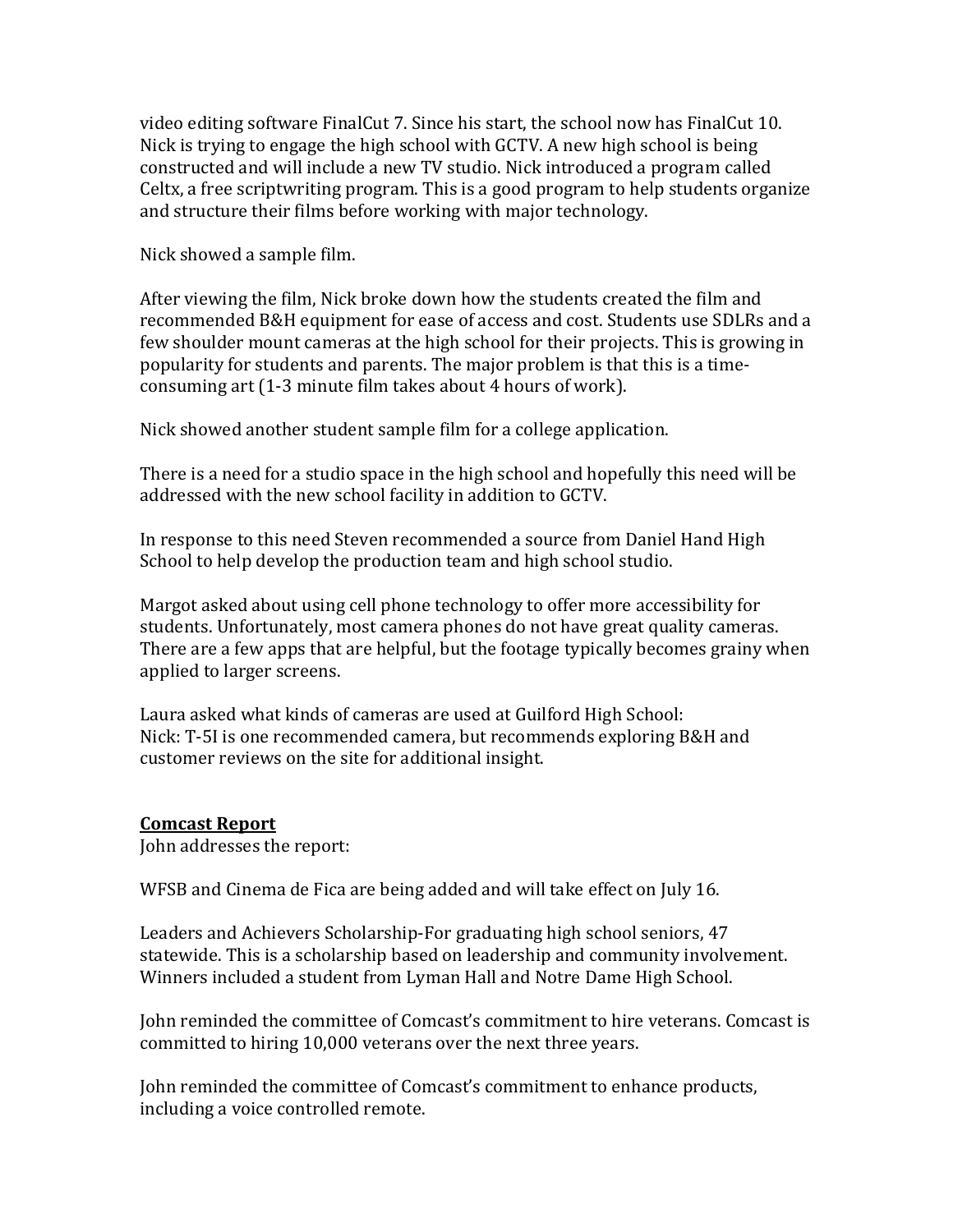John requested an updated member list.

## **Motion Laura made a motion to review previous minutes at the August meeting, seconded by Bill. Motion passed, none opposed.**

### **Transmittal Letters**

David recommended John e-mail Shannon Gale for correspondence letters.

#### **Correspondences**

David:

Letter request from Wallingford ,WPAA, Titled: First Ambassador of Free Speech: Does the ability to switch from any of the 21 Branford service channels exist?

Author of the letter is interested in switching to CTN with router instead of through DropBox.

*Resolved. The response from Comcast is no.* 

#### *Sidebar*

David: Is there an opportunity to use filmed Unity Peace Day broadcast program on router?

John thought that this could be a possibility without using the switcher.

## **Insurance Renewal**

David addressed that the insurance renewal was not completed. Currently not covered by insurance for broadcast liability.

#### **Old Business**

Wallingford and East Haven did not turn in their annual reports to Mary. John received a copy and will forward the materials. Steven will get his reappointment letter for next meeting. Mary received Chad's reappointment letter..

#### **Agenda Review**

**Nominations reviewed. Motion to accept the nominations: Passed: Laura, Margot seconded.** 

Now up to hosting PEG to provide secretary. Secretary's will be paid \$90 per meeting.

Each station will have the option of providing a speaker.